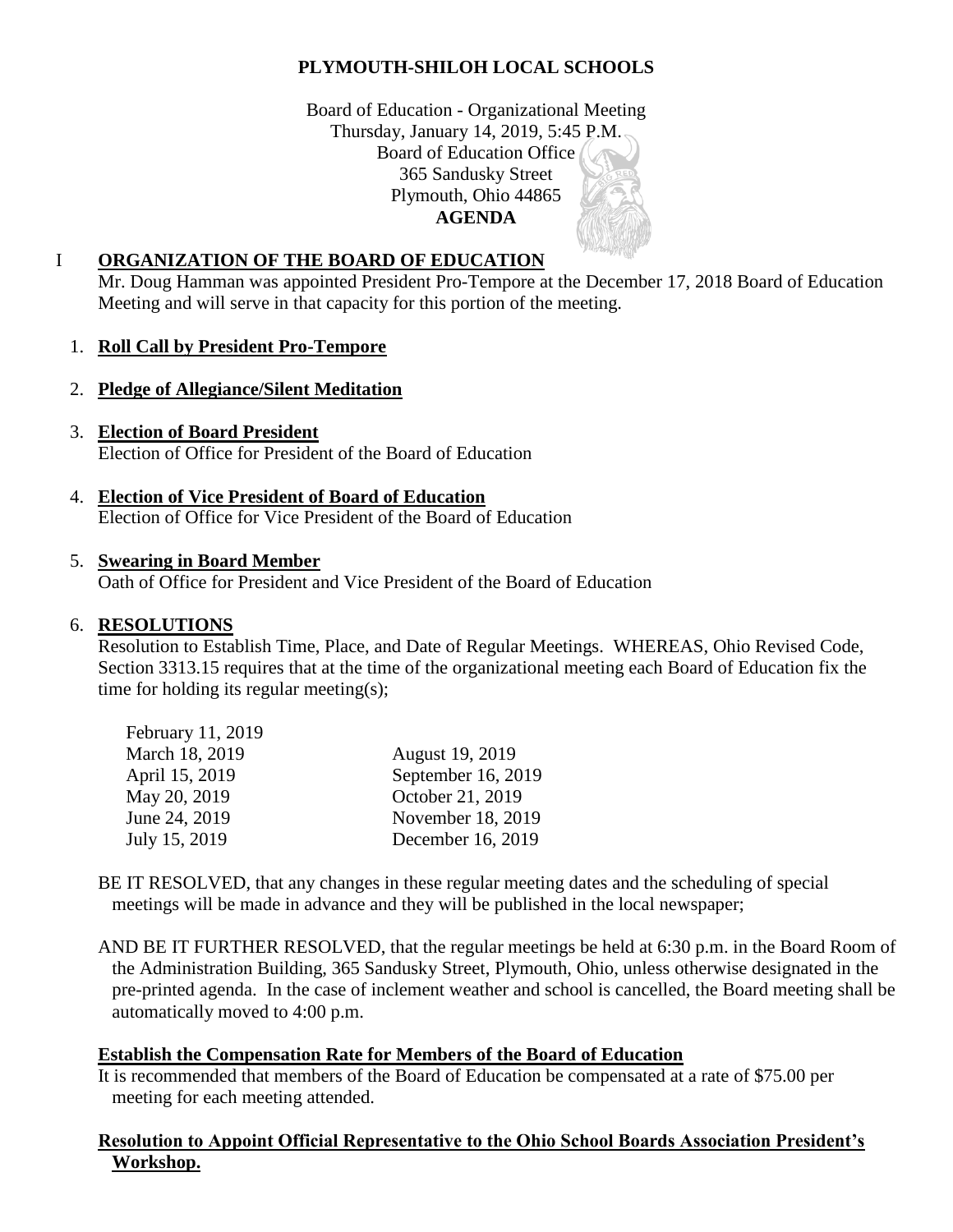BE IT RESOLVED, that the Board of Education of the Plymouth-Shiloh Local School District hereby appoints \_\_\_\_\_\_\_\_\_\_\_\_\_\_\_\_\_\_\_\_\_as its official representative to the 2019 Ohio School Boards Association President's Workshop.

### **Resolution to Appoint Board Member as Ohio School Boards Association Legislative Liaison.**

BE IT RESOLVED, that be appointed to serve as legislative liaison, effective January 1, 2019.

### **Resolution to Appoint Board Member as Ohio School Boards Association Delegate for Capital Conference.**

BE IT RESOLVED, that  $\qquad \qquad$  be appointed to serve as Delegate for Capital Conference, effective January 1, 2019.

# **Resolution to Appoint Board Member as Ohio School Boards Association Alternate for Capital Conference.**

BE IT RESOLVED, that  $\qquad \qquad$  be appointed to serve as Alternate for Capital Conference, effective January 1, 2019.

## **Resolution to Appoint Official Representative to the Athletic Control Board.**

BE IT RESOLVED, that the Board of Education of the Plymouth-Shiloh Local School District hereby appoints \_\_\_\_\_\_\_\_\_\_\_\_\_\_\_\_\_\_\_as its official representative to the Athletic Control Board.

BE IT RESOLVED, that the Board of Education of the Plymouth-Shiloh Local School District hereby appoints \_\_\_\_\_\_\_\_\_\_\_\_as its representative to the Plymouth Agricultural Education Advisory Committee

### **Service Fund**

House Bill 407, effective 11/28/91, increased the maximum for the School Board Service Fund to \$2.00 per student or \$20,000, whichever is greater. It is recommended the Plymouth-Shiloh Board of Education Establish a Service Fund in the amount of \$2.00 per student for 2017. (ORC 3315.15) (001- 2310-439-055).

### **Purchasing Agent**

It is recommended that James Metcalf, Superintendent be appointed as Purchasing Agent for the Plymouth-Shiloh Schools for 2018.

### **Professional Meeting Expenses**

It is recommended that James Metcalf, Superintendent, be authorized to approve Professional Meeting Expenses for Plymouth-Shiloh staff members in accordance with ORC 3313.20.

# II **TREASURER'S RECOMMENDATIONS**

# 1. **Resolution to Authorize Treasurer to Conduct Business**

WHEREAS, pursuant to provisions of O.R.C. 3313.31, the Treasurer is to perform all duties relating to monies. The Plymouth-Shiloh Local Board of Education hereby authorizes the Treasurer to perform the following duties: